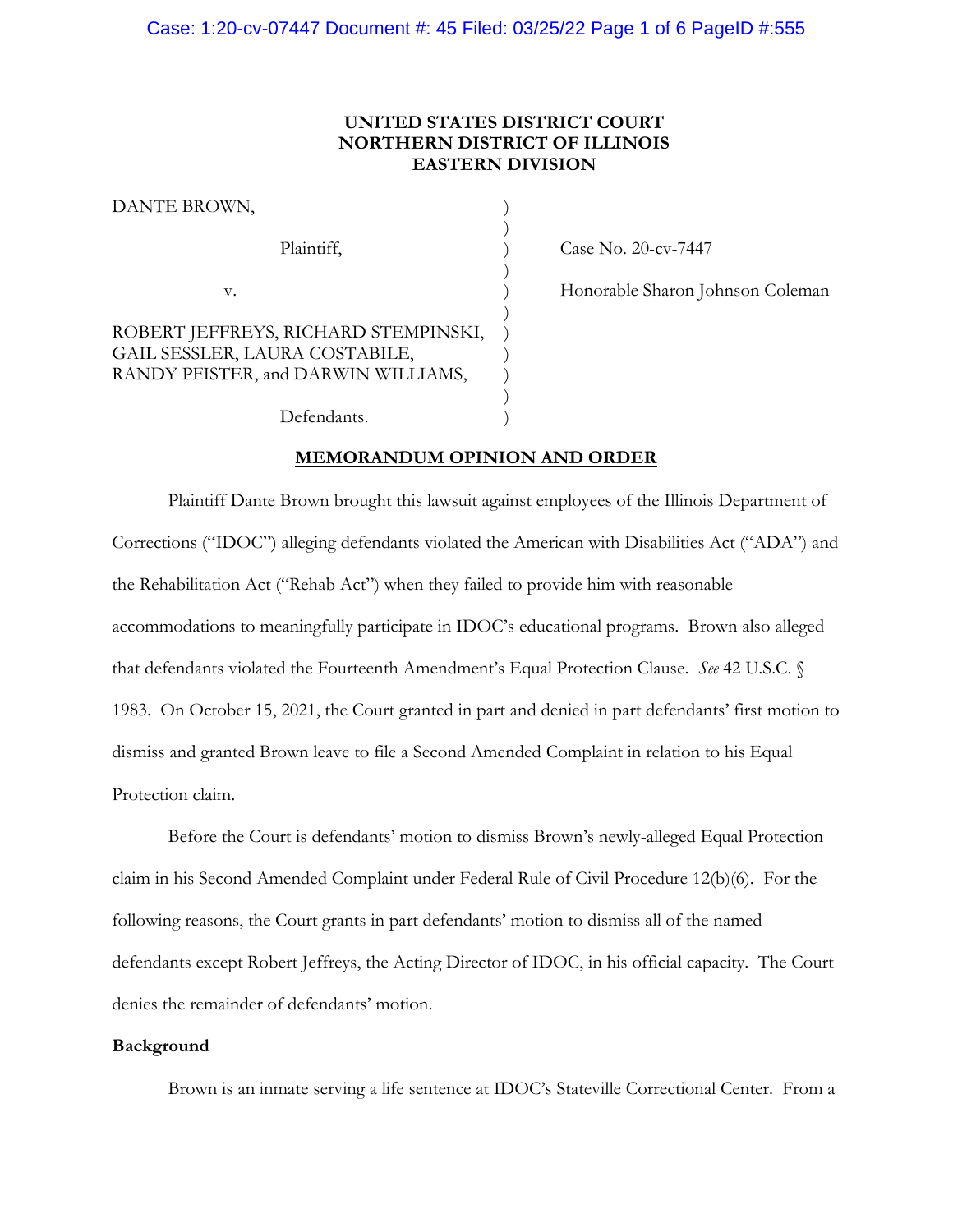### Case: 1:20-cv-07447 Document #: 45 Filed: 03/25/22 Page 2 of 6 PageID #:556

young age, Brown had school-identified learning disabilities and spent a large part of his formal education in special education programs. In May 2004, Brown was diagnosed with, and still suffers from, "severe language delays, dyslexia, and severe information processing deficits and attentional deviations." Although he attended a high school with a special education program, he did not graduate. In May 2012, Brown requested admission into IDOC's General Education Development ("GED") program.

The GED program prepares inmates to take the GED exam and to enroll in post-secondary educational programs. As a prerequisite for participating in the GED program, inmates are required to take the Test of Adult Basic Education ("TABE"). In general, inmates sentenced to two or more years are required to take the TABE upon incarceration. However, those serving life sentences, like Brown, are an exception to this general rule and are not mandated to take the TABE. Moreover, the IDOC guidelines state that inmates "who score below 6.0 on the TABE test are required to attend mandatory Adult Basic Education ("ABE program") prior to admittance in the GED program." The ABE program teaches inmates "basic reading, writing, mathematics, and life skills" to "prepare them for additional academic/vocational instruction and subsequent employment."

Brown attempted to pass the TABE for the first time in May 2012 after requesting to participate in the GED program. He scored below a 6.0 average and was added to the mandatory ABE program waitlist. On October 13, 2020, about eight years after his initial TABE attempt, Brown was officially enrolled in the mandatory ABE program. Once Brown was enrolled in the ABE program, an educator assigned him three homework packets. At that time, in-person classes were put on hold. Instead of in-person classes, Brown was to receive an envelope every Tuesday with three homework packets to complete on his own each week. Brown contends that he was unable to complete the homework assignments in the allotted time due to his severe learning disabilities. On October 23, 2020, Brown received a letter from the ABE educator informing him

2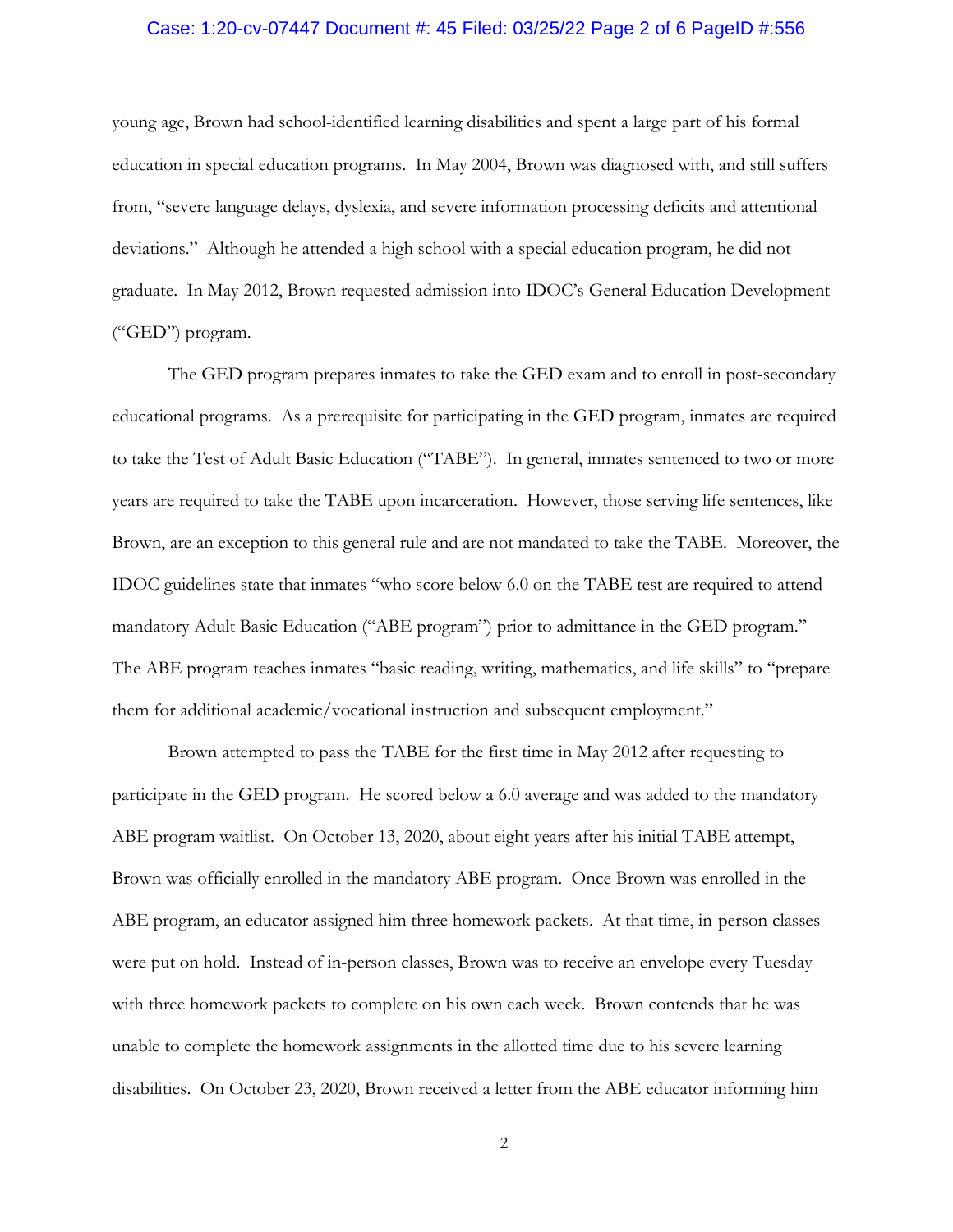### Case: 1:20-cv-07447 Document #: 45 Filed: 03/25/22 Page 3 of 6 PageID #:557

that she did not receive any of his assigned homework packets. In this letter, she also asked him to either complete and return his homework or to send a note explaining why he had not yet returned completed homework assignments. In response, Brown's cellmate helped him write letters explaining that he required tutoring to complete the homework due to his severe learning disabilities. Brown alleges that he did not receive a response to those letters. He then submitted a letter to IDOC's Superintendent of the School District about his inability to complete the ABE program without individualized tutoring assistance. As of June 2021, Brown has yet to receive any response or acknowledgement regarding his request for tutoring assistance and is no longer enrolled in the ABE program.

#### **Legal Standard**

A motion to dismiss pursuant to Rule  $12(b)(6)$  for failure to state a claim tests the sufficiency of the complaint, not its merits. *Skinner v. Switzer*, 562 U.S. 521, 529, 131 S. Ct. 1289, 179 L. Ed. 2d 233 (2011). When considering dismissal of a complaint, the Court accepts all well-pleaded factual allegations as true and draws all reasonable inferences in favor of the plaintiff. *Erickson v. Pardus*, 551 U.S. 89, 94, 127 S. Ct. 2197, 167 L. Ed. 2d 1081 (2007) (per curiam). To survive a motion to dismiss, a plaintiff must "state a claim for relief that is plausible on its face." *Bell Atlantic Corp. v. Twombly*, 550 U.S. 544, 570, 127 S. Ct. 1955, 167 L. Ed. 2d 929 (2007). A complaint is facially plausible when the plaintiff alleges enough "factual content that allows the court to draw the reasonable inference that the defendant is liable for the misconduct alleged." *Ashcroft v. Iqbal*, 556 U.S. 662, 678, 129 S.Ct. 1937, 173 L.Ed.2d 868 (2009).

#### **Discussion**

In the October 2021 ruling on defendants' first motion to dismiss, the Court determined Brown had plausibly alleged his claims under Title II of the ADA, 42 U.S.C. § 12132, and Section 504 of the Rehabilitation Act, 29 U.S.C. § 794. The Court clarifies that these claims only against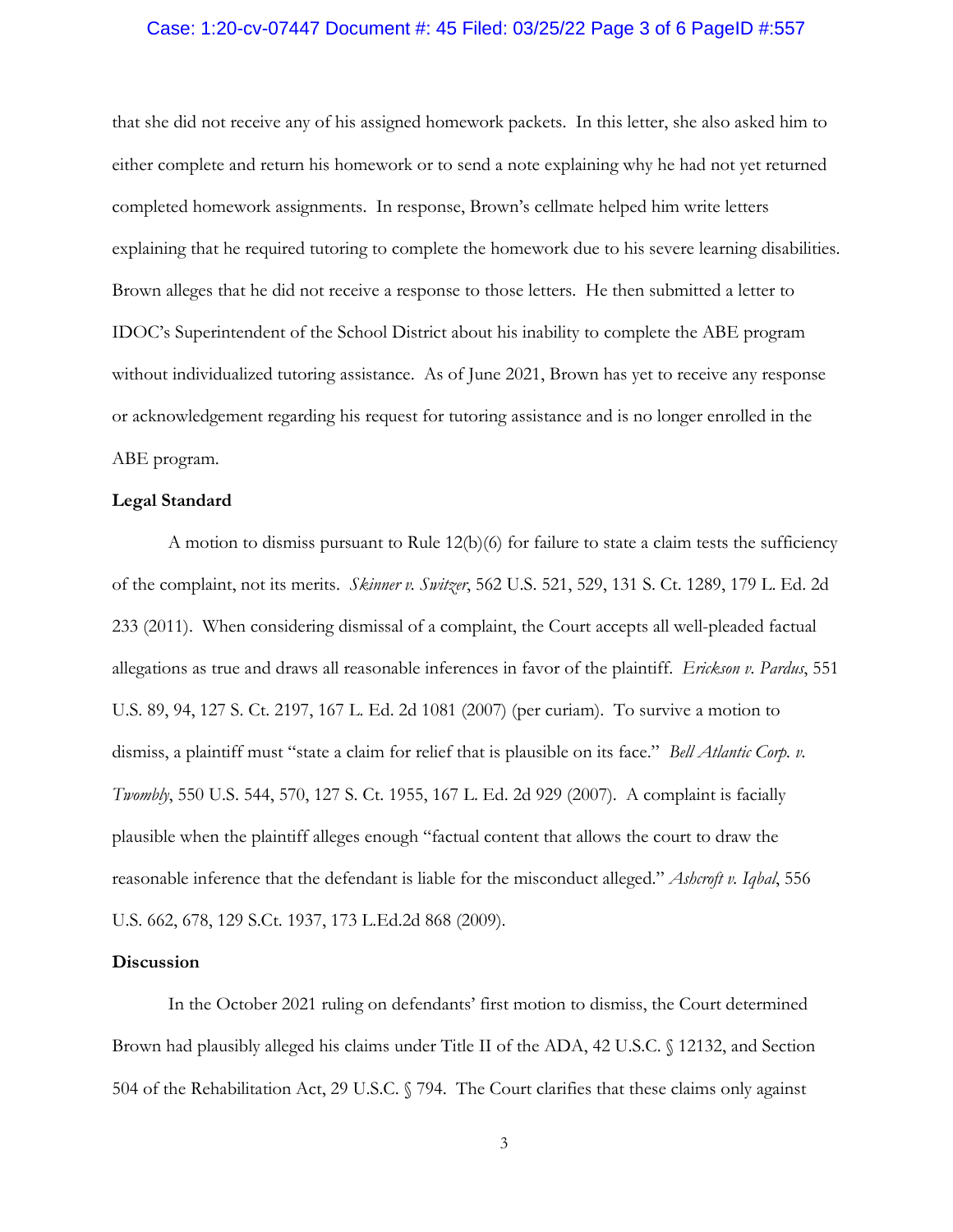### Case: 1:20-cv-07447 Document #: 45 Filed: 03/25/22 Page 4 of 6 PageID #:558

defendant Robert Jeffreys, the Acting Director of IDOC, in his official capacity because these claims are necessarily against IDOC. *See Jaros v. IDOC*, 684 F.3d 667, 670 n.2 (7th Cir. 2012). Meanwhile, the Court will not entertain defendants' additional arguments in relation to Brown's ADA and Rehab Act allegations because it has already determined that Brown plausibly alleged these claims in ruling on the first motion to dismiss. Defendants do not get a second bite at the apple.

Turning to Brown's allegations in Count III, the Equal Protection Clause protects individuals, including prison inmates, from "intentional, arbitrary discrimination by government officials" when such treatment is unrelated to a legitimate penological interest. *Lauderdale v. Ill. Dep't of Human Servs.*, 876 F.3d 904, 909-10 (7th Cir. 2017) (citation omitted); *Flynn v. Thatcher*, 819 F.3d 990, 991 (7th Cir. 2016) (per curiam). Brown can successfully bring an Equal Protection claim if he establishes that (1) he has been "intentionally treated differently from others similarly situated" and (2) "there is no rational basis for the difference in treatment." *Village of Willowbrook v. Olech*, 528 U.S. 562, 564, 120 S. Ct. 1073, 1074, 145 L. Ed. 2d 1060 (2000). These two factors must be considered in light of the wide range of deference afforded prison administrators in their adoption and execution of security policies and practices and should be upheld whenever they can be justified. *See Bell v. Wolfish*, 441 U.S. 520, 547, 99 S. Ct. 1861, 60 L.Ed.2d 447 (1979); *Flynn*, 819 F.3d at 991*.* 

In his second amended complaint, Brown alleges that defendants' policy of prioritizing placement of inmates with shorter outdates on the ABE waitlist results in unequal treatment. Indeed, in the October 2021 ruling, the Court concluded that Brown had plausibly alleged that defendants intentionally treated him differently than other inmates because of his outdate. In that ruling, the Court, however, concluded that Brown had failed to plausibly allege the second prong of his Equal Protection claim, namely, that there was no rational basis for the difference in his treatment.

4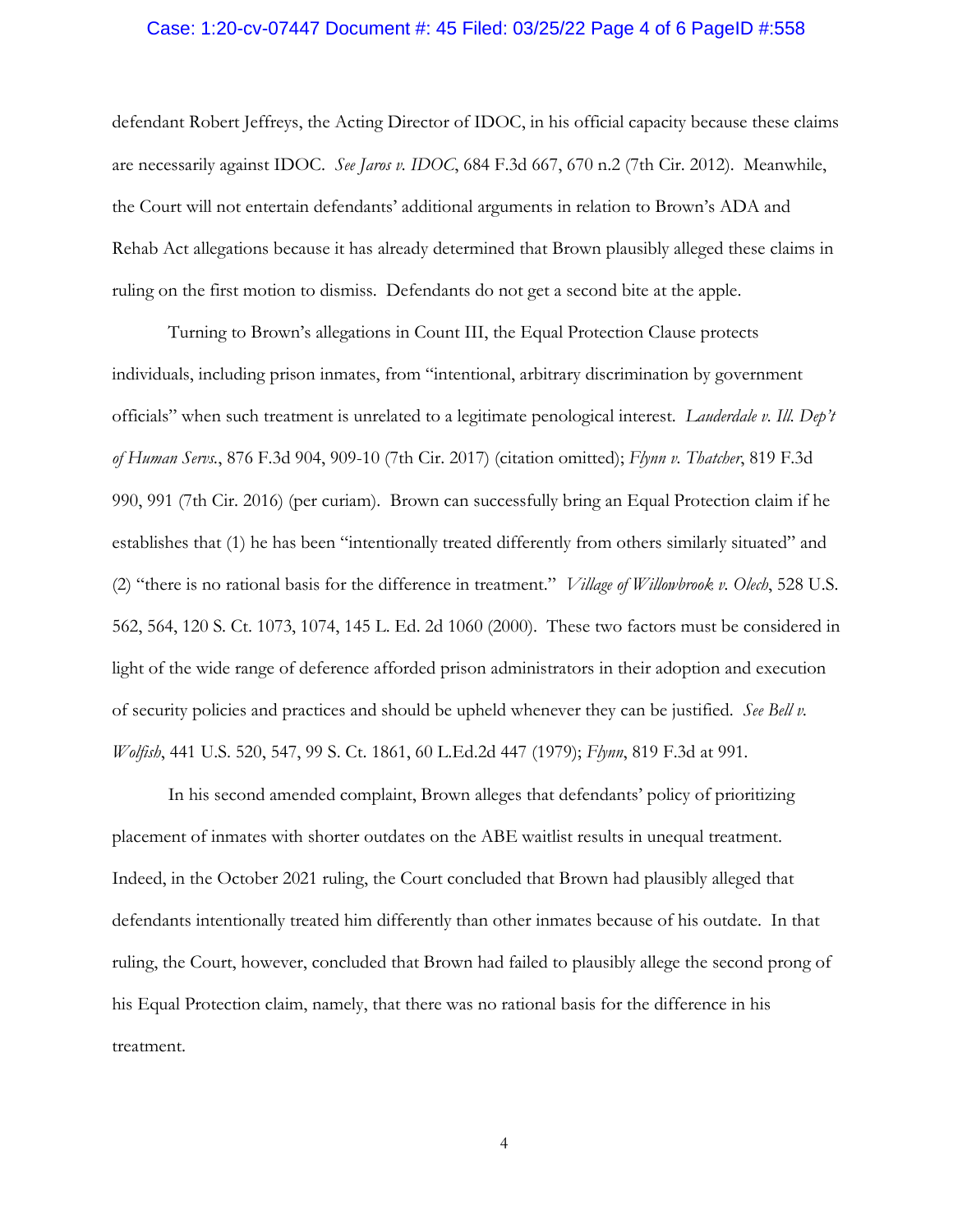### Case: 1:20-cv-07447 Document #: 45 Filed: 03/25/22 Page 5 of 6 PageID #:559

Brown alleges that the ABE program's waitlist policy is unrelated to a legitimate interest and only serves to irrationally and arbitrarily discriminate against inmates with longer sentences. Brown further maintains that while it is true that courts must afford prison administrators wide-ranging deference in the adoption of policies to preserve institutional order and discipline, the deference is not absolute. Indeed, as the Seventh Circuit has explained, although "courts must afford substantial deference to prison administrators on matters of institutional security," that "latitude is not boundless: defendants still must present evidence 'demonstrating a specific security concern that bears a nexus to the prohibited conduct.'" *Miller v. Downey*, 915 F.3d 460, 465 (7th Cir. 2019) (citation omitted).

Construing his allegations and all reasonable inferences in his favor, Brown has plausibly alleged defendants' rationalization that inmates with longer sentences will not benefit as much from education as those with shorter sentences is not a legitimate penological interest. The fact that defendants believe the goal of the waitlist policy is to provide offenders preparing to re-enter society an opportunity to participate prior to their release does not vitiate Brown's allegations nor speak to any security or safety concerns.

Nevertheless, defendants contend Brown has failed to allege he is a member of an identifiable minority and that his membership in that minority was the cause of the differential treatment. Defendants' argument is misplaced because Brown is bringing a class-of-one Equal Protection claim, and thus he need not allege that he is a member of a protected class. *See 145 Fisk, LLC v. Nicklas*, 986 F.3d 759, 771 (7th Cir. 2021). Defendants also argue that Brown has not alleged that defendants intentionally discriminated against him. Again, defendants' argument ignores that Brown is bringing a class-of-one Equal Protection claim, which only requires that defendants intentionally treated him differently from other inmates and there was no rational basis for the

5